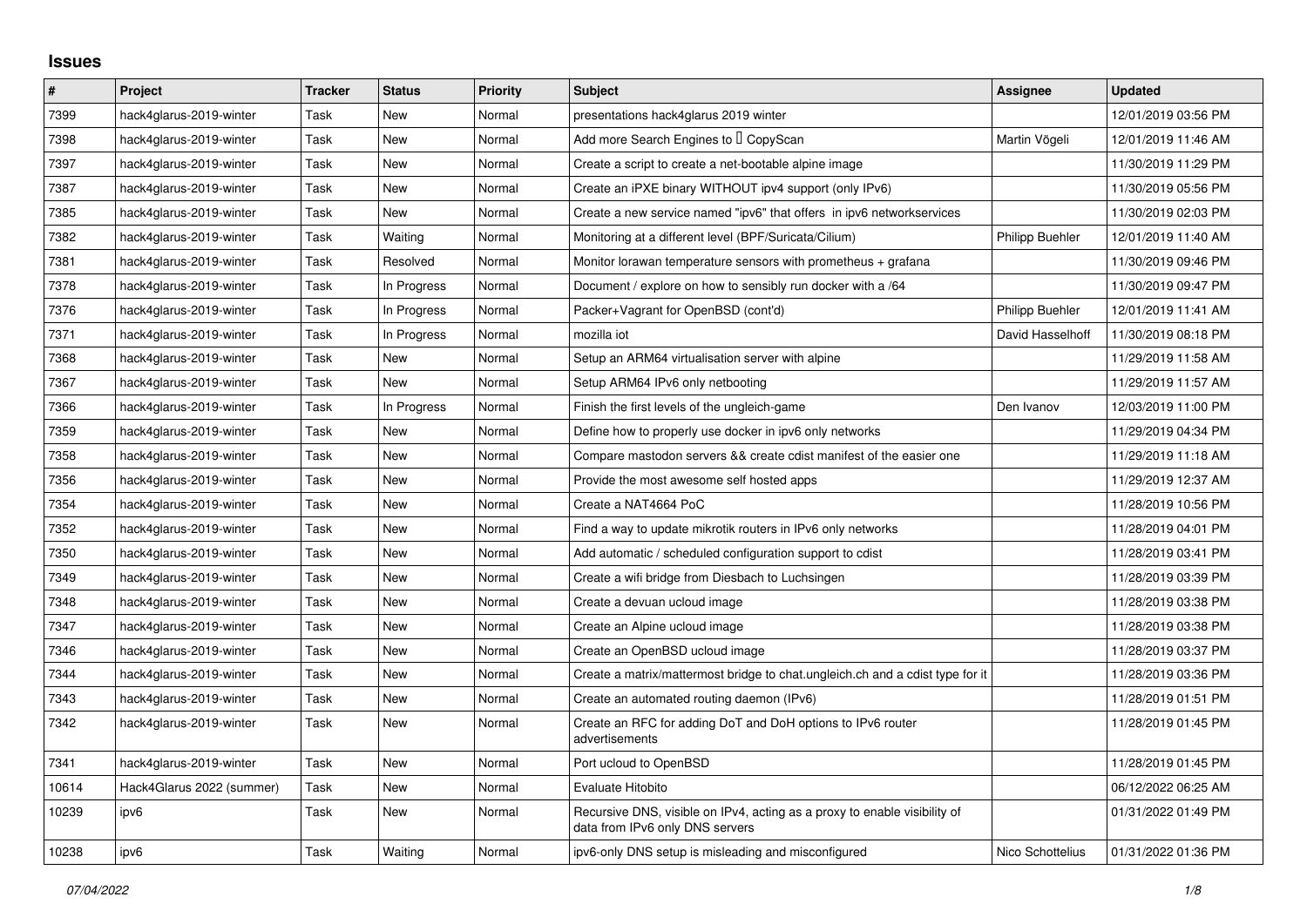| $\vert$ # | Project             | <b>Tracker</b> | <b>Status</b> | <b>Priority</b> | Subject                                                                                            | <b>Assignee</b>  | <b>Updated</b>      |
|-----------|---------------------|----------------|---------------|-----------------|----------------------------------------------------------------------------------------------------|------------------|---------------------|
| 8238      | ipv6                | Task           | New           | Normal          | Modify nodejs to bind on IPv6 by default                                                           | Nico Schottelius | 06/29/2020 10:42 PM |
| 8237      | ipv6                | Task           | New           | Normal          | Modify flask to bind on IPv6 by default                                                            | Nico Schottelius | 06/29/2020 10:41 PM |
| 8236      | ipv6                | Task           | New           | Normal          | Modify python3 -m http.server to bind to IPv6 by default                                           | Mondi Ravi       | 06/29/2020 10:45 PM |
| 8235      | ipv6                | Task           | In Progress   | Normal          | Fix software to bind on IPv6 by default                                                            | Nico Schottelius | 06/29/2020 10:39 PM |
| 8094      | ipv6                | Task           | In Progress   | Normal          | Test ubiquiti UAP-AC-Lite, UAP-AC-LR and UAP-AC-Pro-Gen2 in IPv6<br>only networks                  | Nico Schottelius | 05/31/2020 06:40 PM |
| 7704      | ipv6                | Task           | In Progress   | Normal          | Regular vendor pings (1x/month) for IPv6 compatibility                                             | Nico Schottelius | 02/08/2020 08:25 PM |
| 7574      | ipv6                | Task           | <b>New</b>    | Normal          | Create and setup VM for prototype Smarthost                                                        | Nico Schottelius | 01/06/2020 12:19 PM |
| 7573      | ipv6                | Task           | New           | Normal          | Spamlike message filtering                                                                         | Nico Schottelius | 01/06/2020 12:15 PM |
| 7570      | ipv6                | Task           | Seen          | Normal          | Add more questions and answers to official FAQ                                                     | Sanghee Kim      | 01/08/2020 11:29 AM |
| 7569      | ipv6                | Task           | New           | Normal          | IPv6 only DNS                                                                                      | Nico Schottelius | 01/05/2020 04:12 PM |
| 7568      | ipv6                | Task           | <b>New</b>    | Normal          | Incoming SMTP IPv4 proxy                                                                           | Nico Schottelius | 01/31/2022 01:09 PM |
| 7566      | ipv6                | Task           | Feedback      | Normal          | Outgoing SMTP smarthost                                                                            | Nico Schottelius | 01/10/2020 09:44 PM |
| 7523      | ipv6                | Task           | New           | Normal          | TCP/UDP Services supported by IP4-to-IP6 incoming proxy and NAT64<br>outgoing gateway              | Moris Jones      | 01/05/2020 04:02 PM |
| 7405      | ipv6                | Task           | In Progress   | Normal          | Explore IPv6 compatible IoT devices                                                                | Nico Schottelius | 12/02/2019 04:09 PM |
| 7015      | ipv6                | Task           | In Progress   | Normal          | Create a decentralised, global display based on IPv6                                               | Nico Schottelius | 07/31/2019 07:54 PM |
| 6405      | ipv6                | Task           | <b>New</b>    | Normal          | Create a new IPv6 game (working title: IPv6 treasure hunt)                                         | Nico Schottelius | 05/01/2019 11:38 PM |
| 10411     | Open Infrastructure | Task           | In Progress   | Normal          | Migrate ula.ungleich.ch into Kubernetes and upgrade it to latest Django                            | Nico Schottelius | 03/19/2022 07:46 PM |
| 10091     | Open Infrastructure | Task           | In Progress   | Normal          | SBC router / board evaluation 2022                                                                 | Nico Schottelius | 12/31/2021 11:01 PM |
| 9624      | Open Infrastructure | Task           | Seen          | Normal          | [user request] Add support for email hosting                                                       | Nico Schottelius | 08/09/2021 03:23 PM |
| 9516      | Open Infrastructure | Task           | New           | Normal          | Add proxy protocol support for IPv4<->IPv6 proxies to enable client IP<br>information pass through | Nico Schottelius | 07/17/2021 07:43 PM |
| 9487      | Open Infrastructure | Task           | In Progress   | Normal          | Migrate our ceph clusters into rook                                                                | Nico Schottelius | 07/08/2021 11:35 PM |
| 9468      | Open Infrastructure | Task           | In Progress   | Normal          | Test helm kube-prometheus-stack                                                                    | Nico Schottelius | 07/01/2021 04:00 PM |
| 9401      | Open Infrastructure | Task           | <b>New</b>    | Normal          | Building an IPv6 only Matrix network                                                               | Nico Schottelius | 06/07/2021 08:10 PM |
| 8916      | Open Infrastructure | Task           | In Progress   | Normal          | Add DNS over TLS or HTTP support in DCL                                                            | Nico Schottelius | 02/18/2021 04:21 PM |
| 8716      | Open Infrastructure | Task           | New           | Normal          | Checkout support for RNG pass through / help to VMs                                                |                  | 12/16/2020 12:53 PM |
| 8689      | Open Infrastructure | Task           | New           | Normal          | Test q-in-q multiple vlans with mikrotik <-> Linux                                                 |                  | 12/07/2021 12:48 AM |
| 8687      | Open Infrastructure | Task           | In Progress   | Normal          | Adjust django-hosting to run on Alpine Linux                                                       | Nico Schottelius | 12/15/2020 11:20 AM |
| 8670      | Open Infrastructure | Task           | New           | Normal          | Turn "temper" into an openwrt upstream package                                                     |                  | 07/29/2021 08:15 PM |
| 8651      | Open Infrastructure | Task           | Seen          | Normal          | Implement floating IPs                                                                             | Jin-Guk Kwon     | 11/28/2020 08:33 PM |
| 8537      | Open Infrastructure | Task           | New           | Normal          | Check whether we can support DNS wildcard with our ipv4/ipv6 proxy                                 | Jin-Guk Kwon     | 10/26/2020 01:38 PM |
| 8536      | Open Infrastructure | Task           | Feedback      | Normal          | Add Ubuntu 20.10 Support to DCL                                                                    | Sanghee Kim      | 10/26/2020 03:13 PM |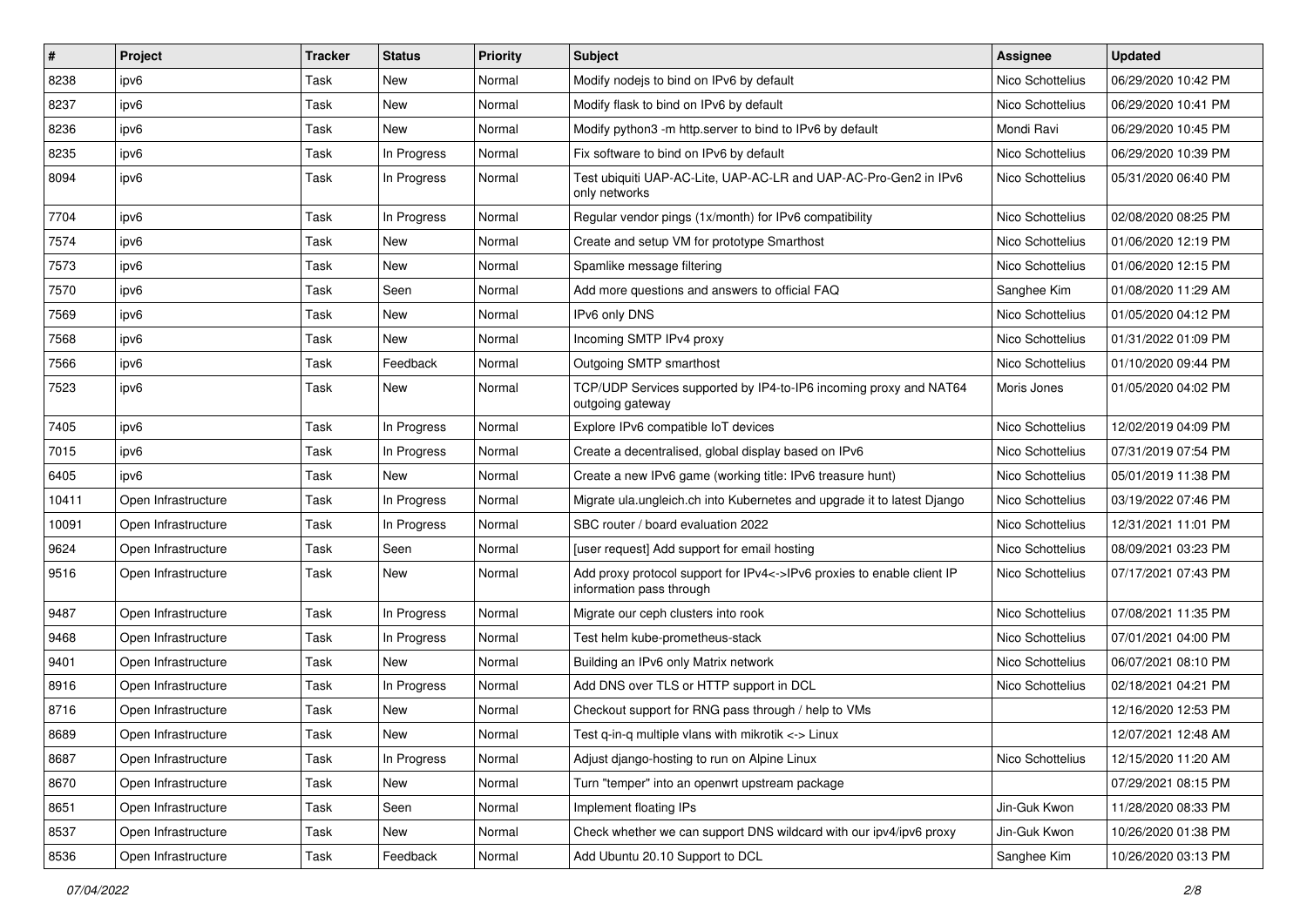| $\vert$ # | Project             | <b>Tracker</b> | <b>Status</b> | <b>Priority</b> | <b>Subject</b>                                                            | <b>Assignee</b>    | <b>Updated</b>      |
|-----------|---------------------|----------------|---------------|-----------------|---------------------------------------------------------------------------|--------------------|---------------------|
| 8447      | Open Infrastructure | Task           | In Progress   | Normal          | Deploy POC IPv6 cluster on DCL (v202009)                                  | Nico Schottelius   | 09/15/2020 10:24 PM |
| 8421      | Open Infrastructure | Task           | In Progress   | Normal          | Setup matrix voyager bot for ungleich                                     | Nico Schottelius   | 09/06/2020 05:56 PM |
| 8202      | Open Infrastructure | Task           | New           | Normal          | ceph upstream: ask for one more digit in ceph -s                          |                    | 02/10/2021 09:20 AM |
| 8201      | Open Infrastructure | Task           | New           | Normal          | Setup our own NTP pool                                                    |                    | 02/10/2021 09:20 AM |
| 8176      | Open Infrastructure | Task           | Seen          | Normal          | Verify/update our HSTS, SPF and starttls settings                         | Nico Schottelius   | 06/16/2020 02:52 PM |
| 8129      | Open Infrastructure | Task           | In Progress   | Normal          | Phase in AS207996 for place6                                              | Nico Schottelius   | 06/08/2020 11:05 AM |
| 8111      | Open Infrastructure | Task           | In Progress   | Normal          | Monitor unbound nodes                                                     |                    | 02/10/2021 09:21 AM |
| 8069      | Open Infrastructure | Task           | Waiting       | Normal          | Investigate potential bottleneck on storage/CEPH at DCL                   |                    | 05/29/2020 09:02 AM |
| 7953      | Open Infrastructure | Task           | New           | Normal          | Normalize user management                                                 |                    | 05/02/2020 11:23 AM |
| 7937      | Open Infrastructure | Task           | New           | Normal          | Estimate the effort to create matrix web client; create minimum sample    |                    | 12/01/2020 02:49 PM |
| 7930      | Open Infrastructure | Task           | Waiting       | Normal          | Monitoring LAN in place6                                                  |                    | 02/10/2021 09:26 AM |
| 7893      | Open Infrastructure | Task           | New           | Normal          | Remove TLS 1.0 and TLS 1.1 from our webhostings                           |                    | 03/31/2020 12:21 PM |
| 7890      | Open Infrastructure | Task           | In Progress   | Normal          | test conntrack sync                                                       | Jin-Guk Kwon       | 03/31/2020 01:17 PM |
| 7876      | Open Infrastructure | Task           | In Progress   | Normal          | UI/UX improvement suggestions for matrix                                  | Nico Schottelius   | 05/09/2020 06:32 PM |
| 7777      | Open Infrastructure | Task           | Resolved      | Normal          | <b>Create Documentation of Nextcloud</b>                                  | Nico Schottelius   | 01/19/2021 12:48 PM |
| 7761      | Open Infrastructure | Task           | In Progress   | Immediate       | uncloud v2                                                                | Nico Schottelius   | 12/18/2021 09:14 PM |
| 7757      | Open Infrastructure | Task           | Seen          | Normal          | opennebula incorrectly re-uses vncs ports                                 | Nico Schottelius   | 02/19/2020 02:28 PM |
| 7689      | Open Infrastructure | Task           | Seen          | Normal          | Update certbot on several VMs                                             | Nico Schottelius   | 01/19/2021 12:48 PM |
| 7688      | Open Infrastructure | Task           | In Progress   | Normal          | Disable rp_filter on router2.place5 (alpine sets =1 on .all and .default) | Nico Schottelius   | 02/04/2020 05:28 PM |
| 7654      | Open Infrastructure | Task           | New           | Normal          | Get VMs info from Opennebula and save it in etcd                          | <b>Ahmed Bilal</b> | 01/28/2020 10:36 AM |
| 7650      | Open Infrastructure | Task           | New           | Normal          | Synchronise opennebula VMs with etcd                                      | Nico Schottelius   | 01/31/2020 07:13 PM |
| 7649      | Open Infrastructure | Task           | In Progress   | Normal          | Sketch a VM backup & restore                                              | Ahmed Bilal        | 01/31/2020 07:16 PM |
| 7629      | Open Infrastructure | Task           | New           | Normal          | Add referral link system in dynamicweb (DCL, IPv6OnlyHosting etc)         | Ahmed Bilal        | 01/20/2020 09:27 AM |
| 7604      | Open Infrastructure | Task           | In Progress   | Normal          | Find out why ciara2 was not automatically detected to be offline          | Nico Schottelius   | 01/13/2020 07:30 PM |
| 7601      | Open Infrastructure | Task           | Seen          | Normal          | Setup an SSH jump host                                                    |                    | 02/10/2021 09:04 AM |
| 7561      | Open Infrastructure | Task           | In Progress   | Normal          | Update mystrom switches to support IPv6 only networks                     | Nico Schottelius   | 01/03/2020 05:35 PM |
| 7552      | Open Infrastructure | Task           | In Progress   | Normal          | Add some non-critical traffic to router1.place6                           | Nico Schottelius   | 01/02/2020 12:47 PM |
| 7546      | Open Infrastructure | Task           | In Progress   | Normal          | VM Security based on LDAP accounts                                        | Mondi Ravi         | 01/01/2020 05:49 PM |
| 7544      | Open Infrastructure | Task           | New           | Normal          | Write "beginner's guide" for datacenterlight customers                    |                    | 02/10/2021 09:07 AM |
| 7507      | Open Infrastructure | Task           | New           | Low             | Monitor upstream releases / security advisories                           |                    | 12/19/2019 07:41 PM |
| 7504      | Open Infrastructure | Task           | New           | Low             | Document OpenNebula image creation                                        |                    | 02/10/2021 09:10 AM |
| 7503      | Open Infrastructure | Task           | New           | Normal          | Create script to create new / updated OpenBSD image for OpenNebula        |                    | 02/10/2021 09:11 AM |
| 7456      | Open Infrastructure | Task           | New           | Normal          | Prototype support for IPv6 only mail servers                              | Nico Schottelius   | 12/10/2019 05:04 PM |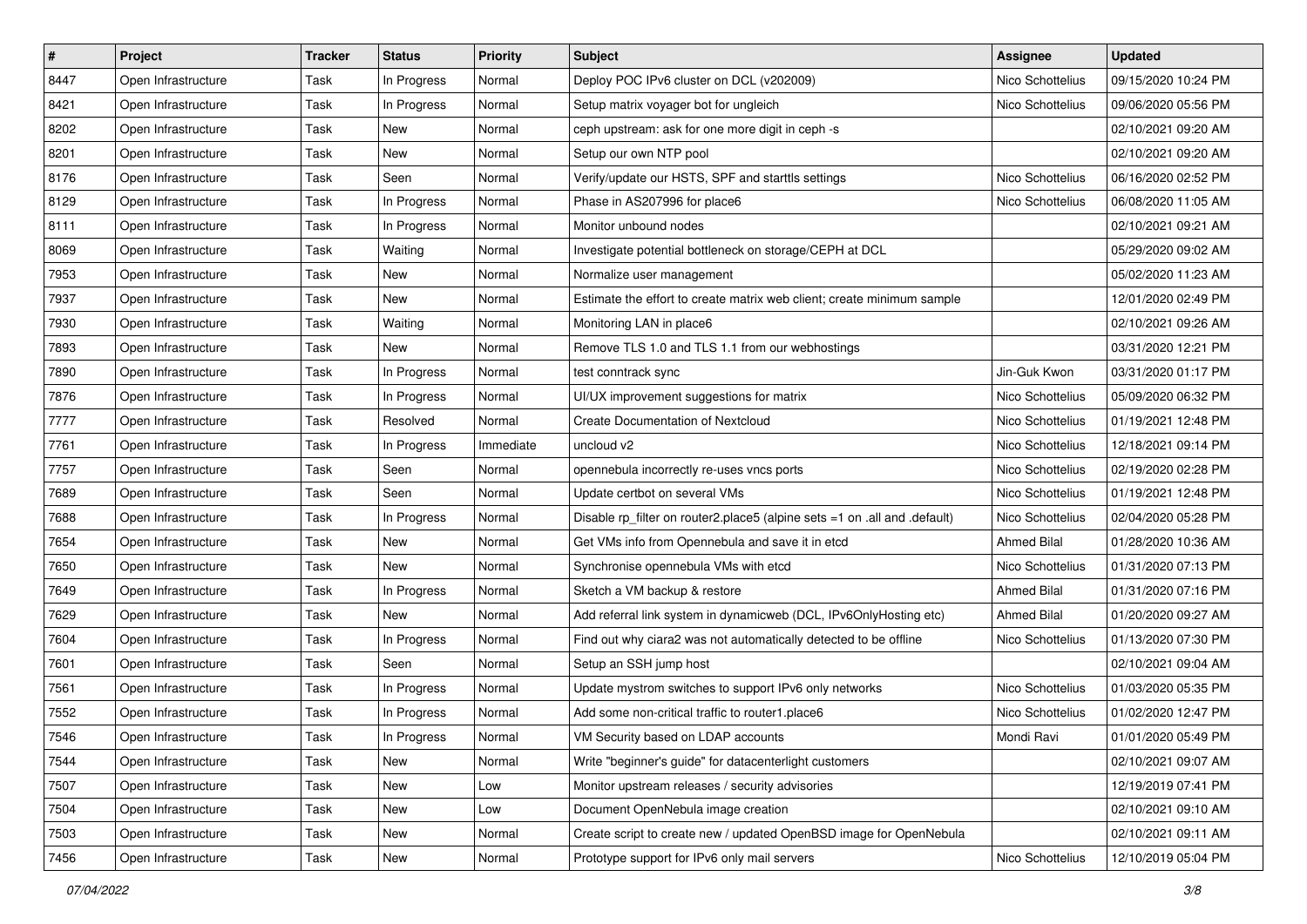| $\vert$ # | Project             | <b>Tracker</b> | <b>Status</b> | <b>Priority</b> | Subject                                                                            | <b>Assignee</b>  | <b>Updated</b>      |
|-----------|---------------------|----------------|---------------|-----------------|------------------------------------------------------------------------------------|------------------|---------------------|
| 7427      | Open Infrastructure | Task           | In Progress   | Normal          | Rough draft to support console on our VMs                                          | Jin-Guk Kwon     | 01/13/2020 03:13 AM |
| 7403      | Open Infrastructure | Task           | New           | Normal          | Create customer friendly guide for ucloud                                          |                  | 12/01/2020 02:43 PM |
| 7402      | Open Infrastructure | Task           | Feedback      | Normal          | Reproduce issues in ucloud-pay                                                     | Mondi Ravi       | 12/05/2019 12:22 PM |
| 7401      | Open Infrastructure | Task           | New           | Normal          | Create ucloud package for python/alpine                                            |                  | 12/01/2020 02:43 PM |
| 7295      | Open Infrastructure | Task           | New           | Normal          | Flow 10: as a sysadmin, I want to be able to see statistics                        |                  | 12/01/2020 02:43 PM |
| 7294      | Open Infrastructure | Task           | New           | Normal          | Flow 9: as a user I want to have an overview of my spendings and bills             | Mondi Ravi       | 11/02/2019 12:59 AM |
| 7293      | Open Infrastructure | Task           | New           | Normal          | Flow 8: As a user I want to be able to order a new network and use it              |                  | 12/01/2020 02:43 PM |
| 7292      | Open Infrastructure | Task           | New           | Normal          | Flow 7: as a sysadmin I want to be able to migrate VMs                             |                  | 12/01/2020 02:43 PM |
| 7291      | Open Infrastructure | Task           | New           | Normal          | Flow 6: as a sysadmin I want to know / install all requirements                    | Nico Schottelius | 11/02/2019 12:53 AM |
| 7290      | Open Infrastructure | Task           | New           | Normal          | Flow 5: as a user I want to map an IPv4 address to another VM                      |                  | 12/01/2020 02:43 PM |
| 7289      | Open Infrastructure | Task           | New           | Normal          | Flow 4: As a user I want to have a dualstack reachable VM                          |                  | 12/01/2020 02:43 PM |
| 7288      | Open Infrastructure | Task           | New           | Normal          | Flow 3: As a user I want to order a VM with my own OS (IPv6 only)                  |                  | 12/01/2020 02:43 PM |
| 7287      | Open Infrastructure | Task           | New           | Normal          | Flow 2: As a user I want to order an IPv6 only VM (via cli) (existing OS)          |                  | 12/01/2020 02:43 PM |
| 7285      | Open Infrastructure | Task           | In Progress   | Normal          | Flows to implement and do document for go live (parent)                            | Nico Schottelius | 08/09/2021 03:20 PM |
| 7284      | Open Infrastructure | Task           | In Progress   | Normal          | router1.place6 phase back in                                                       | Nico Schottelius | 06/15/2020 11:04 AM |
| 7278      | Open Infrastructure | Task           | In Progress   | Normal          | Define how networking works in ucloud                                              | Nico Schottelius | 10/31/2019 09:19 AM |
| 7249      | Open Infrastructure | Task           | Seen          | Normal          | Merge ucloud components into one repository                                        | Nico Schottelius | 10/25/2019 12:50 PM |
| 7242      | Open Infrastructure | Task           | In Progress   | Normal          | Test active-active IPv6/IPv4 configurations on routers                             | Nico Schottelius | 10/20/2019 05:10 PM |
| 7229      | Open Infrastructure | Task           | New           | Normal          | Make __ letsencrypt_nginx_cert to work on alpine                                   |                  | 10/14/2019 12:23 PM |
| 7207      | Open Infrastructure | Task           | Feedback      | Normal          | Change/add etcd backend to ungleich-otp and rename it to uotp                      | Nico Schottelius | 10/09/2019 12:17 PM |
| 7206      | Open Infrastructure | Task           | In Progress   | Normal          | Create ucloud page under ungleich.ch/ucloud                                        | Nico Schottelius | 10/10/2019 06:41 PM |
| 7205      | Open Infrastructure | Task           | In Progress   | Normal          | Try 1: Installing ucloud on Arch Linux                                             | Nico Schottelius | 10/10/2019 07:37 PM |
| 7201      | Open Infrastructure | Task           | In Progress   | Normal          | Test BGP based virtual ip                                                          | Nico Schottelius | 10/03/2019 04:30 PM |
| 7190      | Open Infrastructure | Task           | Seen          | Normal          | Add mdadm monitoring via prometheus                                                | Jin-Guk Kwon     | 10/04/2019 03:36 PM |
| 7187      | Open Infrastructure | Task           | Resolved      | Normal          | Configure prometheus blackbox exporter to monitor heise.de via IPv4 and<br>IPv6    | Nico Schottelius | 01/19/2021 12:48 PM |
| 7186      | Open Infrastructure | Task           | New           | Normal          | Add support for general VPN including IPv4                                         | Sanghee Kim      | 01/13/2020 06:37 PM |
| 7185      | Open Infrastructure | Task           | Seen          | Normal          | Setup network monitoring system on new off-site VPS                                | Nico Schottelius | 06/11/2020 09:36 AM |
| 7184      | Open Infrastructure | Task           | Feedback      | Normal          | Create a mailing list for maintenance notifications                                | Sanghee Kim      | 10/18/2019 08:16 PM |
| 7179      | Open Infrastructure | Task           | Waiting       | Normal          | Add Slowdown/Cooldown in TOTP verification/serializer                              | Nico Schottelius | 09/30/2019 11:51 AM |
| 7178      | Open Infrastructure | Task           | In Progress   | Normal          | Replace routers: router1.place5, router2.place5, router1.place6,<br>router2.place6 | Nico Schottelius | 08/09/2021 03:19 PM |
| 7174      | Open Infrastructure | Task           | In Progress   | Normal          | Port the current blog's design to lektor (staticcms)                               | Mondi Ravi       | 10/03/2019 03:18 AM |
| 7153      | Open Infrastructure | Task           | In Progress   | Normal          | Experiment with full routing tables                                                | Nico Schottelius | 09/17/2019 05:24 PM |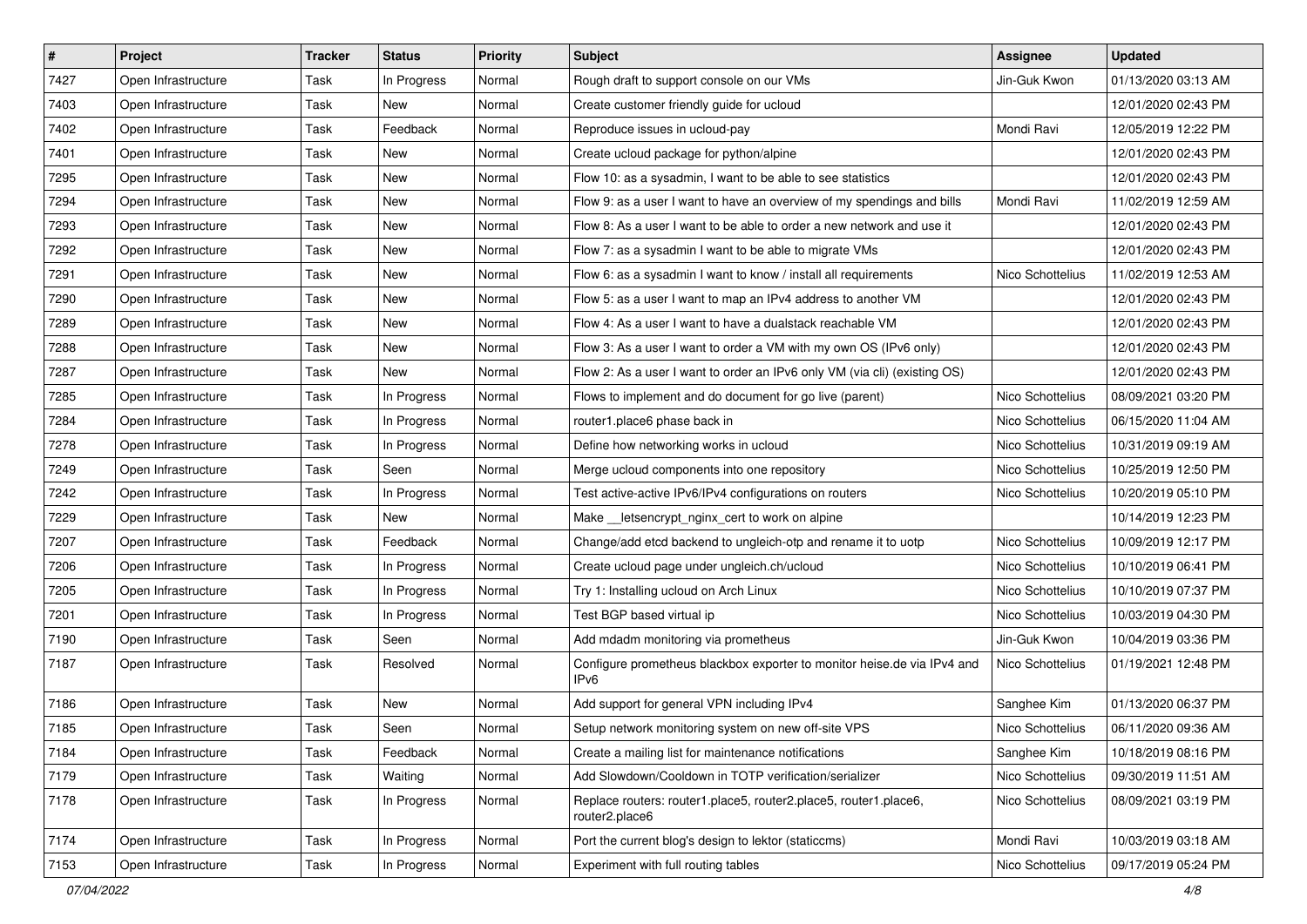| $\vert$ # | Project             | <b>Tracker</b> | <b>Status</b> | <b>Priority</b> | Subject                                                                                       | <b>Assignee</b>  | <b>Updated</b>      |
|-----------|---------------------|----------------|---------------|-----------------|-----------------------------------------------------------------------------------------------|------------------|---------------------|
| 7138      | Open Infrastructure | Task           | In Progress   | Normal          | Nico's open / next points for ucloud                                                          | Nico Schottelius | 10/06/2019 07:22 AM |
| 7136      | Open Infrastructure | Task           | Seen          | Normal          | Create Git submodules                                                                         | Jin-Guk Kwon     | 10/04/2019 03:37 PM |
| 7135      | Open Infrastructure | Task           | Seen          | Normal          | Monitor nginx status codes in prometheus                                                      | Jin-Guk Kwon     | 10/04/2019 03:37 PM |
| 7125      | Open Infrastructure | Task           | Feedback      | Normal          | Implement "ordering" and "products" with ucloud                                               | Nico Schottelius | 09/28/2019 04:36 PM |
| 7122      | Open Infrastructure | Task           | Resolved      | Normal          | Setup production etcd cluster in place6                                                       | Nico Schottelius | 01/19/2021 12:48 PM |
| 7117      | Open Infrastructure | Task           | New           | Normal          | Make ungleich-otp better usable for the public                                                | Nico Schottelius | 09/05/2019 01:55 PM |
| 7089      | Open Infrastructure | Task           | New           | Normal          | [dynamicweb] Implement 2FA in dynamicweb with ungleich-otp                                    | Mondi Ravi       | 08/26/2019 01:59 PM |
| 7087      | Open Infrastructure | Task           | New           | Normal          | [dynamicweb] Remove password in email and replace it with a link to set it<br>via dashboard   |                  | 08/26/2019 01:57 PM |
| 7086      | Open Infrastructure | Task           | <b>New</b>    | Normal          | [dynamicweb]Expose password reset option in the user dashboard                                | Sanghee Kim      | 08/26/2019 02:29 PM |
| 7053      | Open Infrastructure | Task           | New           | Normal          | Make nodejs/npm work on IPv6 only hosts                                                       |                  | 08/16/2019 10:52 AM |
| 7044      | Open Infrastructure | Task           | New           | Normal          | Document IPv6 only NAT64 enabled client network issues                                        | Nico Schottelius | 08/13/2019 10:47 AM |
| 7033      | Open Infrastructure | Task           | New           | Normal          | [dynamicweb] Payment fails without a proper message                                           |                  | 08/07/2019 06:20 PM |
| 7010      | Open Infrastructure | Task           | Waiting       | Normal          | Fix Alpine Linux installer to support serial && push it upstream                              |                  | 06/11/2020 09:35 AM |
| 7009      | Open Infrastructure | Task           | In Progress   | Normal          | Find out why Alpine Linux hangs at boot when it does not have a link on a<br>device with dhcp | Nico Schottelius | 07/30/2019 08:02 PM |
| 6996      | Open Infrastructure | Task           | New           | Normal          | ucloud-pay v2: add support for retrieving payments from ZKB                                   |                  | 07/24/2019 05:40 PM |
| 6995      | Open Infrastructure | Task           | New           | Normal          | ucloud-pay v1: Implement payment support into ucloud                                          |                  | 07/24/2019 05:39 PM |
| 6989      | Open Infrastructure | Task           | Seen          | Normal          | Research LEETSPEAK websites                                                                   | Jason Kim        | 07/22/2019 11:30 AM |
| 6980      | Open Infrastructure | Task           | New           | Normal          | Research and publish how we deal / have to deal with court orders and<br>foreign authorities  | Sanghee Kim      | 07/19/2019 12:12 PM |
| 6931      | Open Infrastructure | Task           | In Progress   | Normal          | ucloud-host                                                                                   | Nico Schottelius | 09/28/2019 04:35 PM |
| 6919      | Open Infrastructure | Task           | New           | Normal          | Define incident / downtime notification channels and reaction times                           | Nico Schottelius | 07/02/2019 07:18 PM |
| 6915      | Open Infrastructure | Task           | Seen          | Normal          | Introduce host status' and over/underbooking constraints                                      |                  | 12/01/2020 02:43 PM |
| 6908      | Open Infrastructure | Task           | In Progress   | Normal          | ucloud v2 features                                                                            | Nico Schottelius | 10/25/2019 12:58 PM |
| 6904      | Open Infrastructure | Task           | In Progress   | Normal          | Implement ucloud-image-store management                                                       |                  | 12/01/2020 02:43 PM |
| 6903      | Open Infrastructure | Task           | Seen          | Normal          | Create a cdist type for files.datacenterlight.ch                                              | Nico Schottelius | 06/11/2020 09:34 AM |
| 6900      | Open Infrastructure | Task           | In Progress   | Normal          | Allow creating an image from a file in ucloud-api and ucloud-cli                              |                  | 12/01/2020 02:43 PM |
| 6899      | Open Infrastructure | Task           | In Progress   | Normal          | Create ucloud-file-scan service                                                               |                  | 12/01/2020 02:43 PM |
| 6897      | Open Infrastructure | Task           | In Progress   | Normal          | Create ucloud-image service                                                                   |                  | 12/01/2020 02:48 PM |
| 6877      | Open Infrastructure | Task           | In Progress   | High            | Start the first VMs on place9 cluster using ucloud (ucloud v1)                                | Nico Schottelius | 08/30/2019 12:09 PM |
| 6869      | Open Infrastructure | Task           | In Progress   | High            | Challenge OpenStack and OpenNebula with ucloud                                                | Nico Schottelius | 08/09/2021 03:20 PM |
| 6857      | Open Infrastructure | Task           | In Progress   | Normal          | Create ucloud-firewall                                                                        | Nico Schottelius | 07/01/2020 11:46 AM |
| 6794      | Open Infrastructure | Task           | In Progress   | Urgent          | Find out why request tracker crashes from time to time and fix it                             | Yury Komarov     | 07/08/2019 03:33 PM |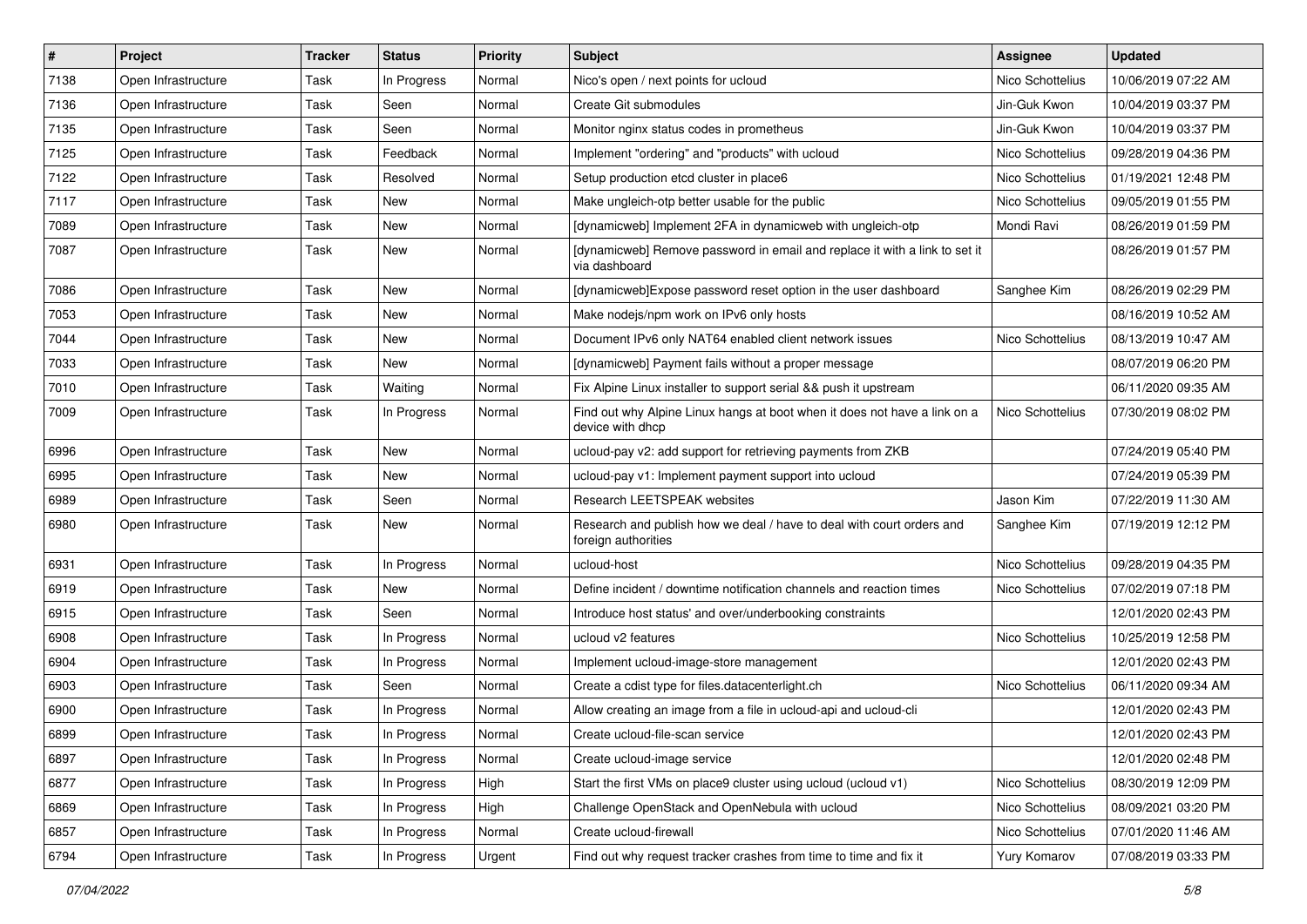| $\sharp$ | Project             | <b>Tracker</b> | <b>Status</b> | <b>Priority</b> | <b>Subject</b>                                                                       | Assignee              | <b>Updated</b>      |
|----------|---------------------|----------------|---------------|-----------------|--------------------------------------------------------------------------------------|-----------------------|---------------------|
| 6780     | Open Infrastructure | Task           | New           | Normal          | Create an RFC for ungleich-otp                                                       | Mondi Ravi            | 06/08/2019 05:07 PM |
| 6763     | Open Infrastructure | Task           | Seen          | Normal          | Mirror debian (maybe from / with help of debian.ethz.ch)                             | Yury Komarov          | 06/18/2019 03:13 PM |
| 6762     | Open Infrastructure | Task           | New           | High            | Allow IPv6 only hosts to properly send emails to IPv4 only hosts                     | Nico Schottelius      | 06/03/2019 04:18 PM |
| 6727     | Open Infrastructure | Task           | New           | Normal          | Create a terraform provider                                                          |                       | 05/23/2019 04:12 PM |
| 6720     | Open Infrastructure | Task           | New           | Normal          | Create a proxy to reduce latency of package downloads                                |                       | 05/22/2019 04:22 PM |
| 6712     | Open Infrastructure | Task           | New           | Normal          | Rework public key management on the DCL website                                      |                       | 05/20/2019 09:27 PM |
| 6708     | Open Infrastructure | Task           | New           | Normal          | Create infrastructure usable for IPv6 workshops                                      | Nico Schottelius      | 05/19/2019 07:34 PM |
| 6696     | Open Infrastructure | Task           | <b>New</b>    | Normal          | Update documentation / instructions on how to login to a new VM                      | Nico Schottelius      | 05/17/2019 11:03 AM |
| 6693     | Open Infrastructure | Task           | In Progress   | Normal          | Document internal networking support, console features, floating IP options          | Nico Schottelius      | 05/16/2019 03:55 PM |
| 6541     | Open Infrastructure | Task           | In Progress   | Normal          | Monitor fans and power supplies                                                      | Nico Schottelius      | 01/19/2021 12:48 PM |
| 6468     | Open Infrastructure | Task           | New           | Normal          | When creating an account: Explain to the user that they get an activation<br>mail    | William<br>Colmenares | 06/25/2019 05:31 PM |
| 6467     | Open Infrastructure | Task           | New           | Low             | Add 2FA as an optional login security measurement                                    | William<br>Colmenares | 03/19/2019 01:42 PM |
| 6466     | Open Infrastructure | Task           | New           | Normal          | Fix the link in the password reset E-Mail [dynamicweb]                               | William<br>Colmenares | 06/26/2019 04:28 PM |
| 6465     | Open Infrastructure | Task           | In Progress   | High            | Expire the password reset link [datacenterlight, dynamicweb]                         | Mondi Ravi            | 07/15/2019 01:34 PM |
| 6437     | Open Infrastructure | Task           | New           | Normal          | build opennebula ARM64 Packages                                                      |                       | 05/01/2019 11:33 AM |
| 6435     | Open Infrastructure | Task           | Feedback      | High            | Improvements for IPv6.work v1.0                                                      | Nico Schottelius      | 03/19/2019 05:16 AM |
| 6414     | Open Infrastructure | Task           | New           | Normal          | Expose the console of the VM to the users (noVNC or spice)                           | Mondi Ravi            | 06/25/2019 06:49 PM |
| 6406     | Open Infrastructure | Task           | New           | Normal          | Document our LDAP setup and make it publicly available                               | Nico Schottelius      | 01/19/2021 12:48 PM |
| 6395     | Open Infrastructure | Task           | New           | Normal          | Add a FreeBSD NOINET image for ipv6onlyhosting.com                                   |                       | 05/01/2019 10:59 AM |
| 6326     | Open Infrastructure | Task           | New           | Normal          | [user request] Support SEPA payments for VMs/Storage                                 | Amal Elshihaby        | 08/09/2021 03:22 PM |
| 6310     | Open Infrastructure | Task           | Waiting       | Normal          | [user request] Add OpenBSD images                                                    | Nico Schottelius      | 06/28/2019 11:46 PM |
| 6279     | Open Infrastructure | Task           | Seen          | High            | Implement different payment cycles for VMs                                           | Mondi Ravi            | 06/24/2019 07:43 PM |
| 6262     | Open Infrastructure | Task           | New           | Normal          | [user request] Warn users what happens on VM delete / make it more clear<br>to users | Mondi Ravi            | 12/29/2018 12:53 PM |
| 6258     | Open Infrastructure | Task           | In Progress   | Normal          | Expose IPv6 vs. IPv4 statistics publicly                                             | Nico Schottelius      | 12/23/2018 07:03 PM |
| 6255     | Open Infrastructure | Task           | In Progress   | Normal          | Find the right settings for kubernetes in ipv6 only settings                         | Nico Schottelius      | 12/23/2018 11:14 PM |
| 6071     | Open Infrastructure | Task           | In Progress   | Normal          | [user request] Checkout how to enable AES-NI or PCLMULQDQ CPU<br>features            | Jin-Guk Kwon          | 12/29/2018 12:53 PM |
| 6052     | Open Infrastructure | Task           | Seen          | Normal          | Document IPv6 routing service                                                        | Nico Schottelius      | 11/11/2018 11:51 PM |
| 6049     | Open Infrastructure | Task           | New           | Normal          | Publish / document our Kubernetes / IPv6 experiences                                 | Nico Schottelius      | 11/11/2018 09:13 PM |
| 5929     | Open Infrastructure | Task           | New           | Normal          | Add public kubernetes support                                                        | Nico Schottelius      | 11/01/2018 04:29 PM |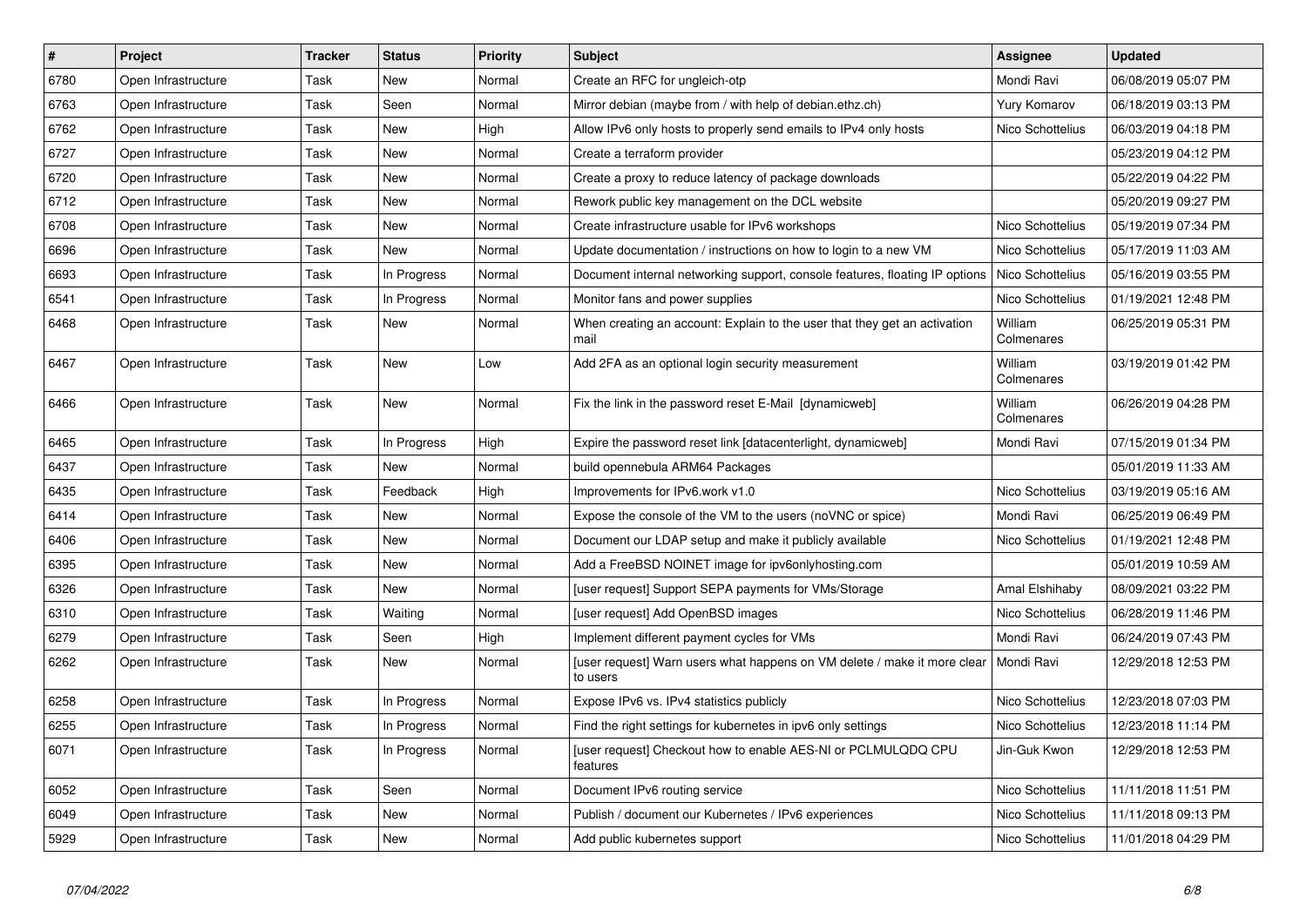| #    | Project                              | Tracker | <b>Status</b> | <b>Priority</b> | Subject                                                                                          | <b>Assignee</b>  | <b>Updated</b>      |
|------|--------------------------------------|---------|---------------|-----------------|--------------------------------------------------------------------------------------------------|------------------|---------------------|
| 5928 | Open Infrastructure                  | Task    | New           | Normal          | Introduce API support for VM handling: create and delete operation (and<br>maybe image upload)   | Nico Schottelius | 11/01/2018 04:28 PM |
| 5882 | Open Infrastructure                  | Task    | In Progress   | Normal          | Document the netboot setup                                                                       | Nico Schottelius | 10/25/2018 08:47 PM |
| 5753 | Open Infrastructure                  | Task    | <b>New</b>    | Normal          | Create Linux beginners guide                                                                     |                  | 05/01/2019 11:32 AM |
| 6981 | queue                                | Task    | <b>New</b>    | Normal          | Add encryption/signing of messages into RT (support.ungleich.ch)                                 |                  | 07/18/2019 11:13 AM |
| 6811 | queue                                | Task    | New           | Normal          | Create a new easy to use cloud / vmm manager [project name: Kraut<br>cloud, crown cloud, ucloud] |                  | 06/09/2019 02:28 AM |
| 6810 | queue                                | Task    | <b>New</b>    | Normal          | Add a wireguard prometheus exporter to our infrastructure                                        |                  | 07/17/2019 07:06 PM |
| 6685 | queue                                | Task    | <b>New</b>    | Normal          | Implement game challenges 1-6                                                                    |                  | 06/23/2019 07:02 PM |
| 6679 | queue                                | Task    | New           | Normal          | Create ungleich game, a flask based game to show system engineering<br>skills                    |                  | 11/06/2019 11:54 AM |
| 6625 | queue                                | Task    | Feedback      | Normal          | Fix our dkim setup                                                                               | Nico Schottelius | 10/17/2019 10:29 AM |
| 6519 | queue                                | Task    | <b>New</b>    | Urgent          | Stabilisation spring 2019                                                                        |                  | 06/26/2019 12:07 PM |
| 6452 | queue                                | Task    | New           | Normal          | Create a new django micro service: IPv6 wishlist                                                 |                  | 07/21/2019 08:43 PM |
| 6211 | queue                                | Task    | <b>New</b>    | Normal          | Change nftrules on routers to DROP by default                                                    |                  | 06/28/2019 12:21 PM |
| 6068 | queue                                | Task    | <b>New</b>    | Normal          | Move redash (lorawan.ungleich.ch) to a new IPv6 only VM in place6                                |                  | 06/23/2019 06:53 PM |
| 5930 | queue                                | Task    | Waiting       | Normal          | [user request] Evaluate, if we can replace google analytics with<br>https://matomo.org/          |                  | 02/10/2021 08:49 AM |
| 5808 | queue                                | Task    | New           | Normal          | Provide 2 ntp servers: one in place5, one in place6 and join the ntp pool                        |                  | 06/23/2019 06:55 PM |
| 5789 | queue                                | Task    | <b>New</b>    | Normal          | Some issues to be cleared about userservice                                                      |                  | 06/23/2019 06:55 PM |
| 5695 | queue                                | Task    | <b>New</b>    | Normal          | Create micro service that broadcasts events from opennebula on our<br>message bus                |                  | 06/23/2019 06:57 PM |
| 5436 | queue                                | Task    | New           | Normal          | Figure out what the fortinet device is for and checkout if we have a use for<br>it               |                  | 06/24/2019 12:27 PM |
| 9650 | Swiss School of Digital<br>Education | Task    | In Progress   | Normal          | Organise food                                                                                    | Nico Schottelius | 08/19/2021 12:24 PM |
| 9649 | Swiss School of Digital<br>Education | Task    | Waiting       | Normal          | <b>Rent Bus</b>                                                                                  | Nico Schottelius | 08/19/2021 12:21 PM |
| 9648 | Swiss School of Digital<br>Education | Task    | In Progress   | Normal          | Organise OWASP event / Christian Folini (2021-10-2330)                                           | Nico Schottelius | 08/19/2021 12:27 PM |
| 9294 | Swiss School of Digital<br>Education | Task    | New           | Normal          | Create plan for hosting Christian Folini and team                                                | Sanghee Kim      | 05/06/2021 03:09 PM |
| 9091 | Swiss School of Digital<br>Education | Task    | In Progress   | Normal          | Create, market and launch "Basic IPv6 Routing" Course                                            | Nico Schottelius | 04/02/2021 06:47 PM |
| 8298 | Swiss School of Digital<br>Education | Task    | New           | Normal          | Promote the first diango course that happens on 27th of July                                     | Sanghee Kim      | 07/17/2020 10:50 AM |
| 7898 | Swiss School of Digital<br>Education | Task    | In Progress   | Normal          | Organise first Django course (1 week)                                                            | Nico Schottelius | 06/15/2020 05:06 PM |